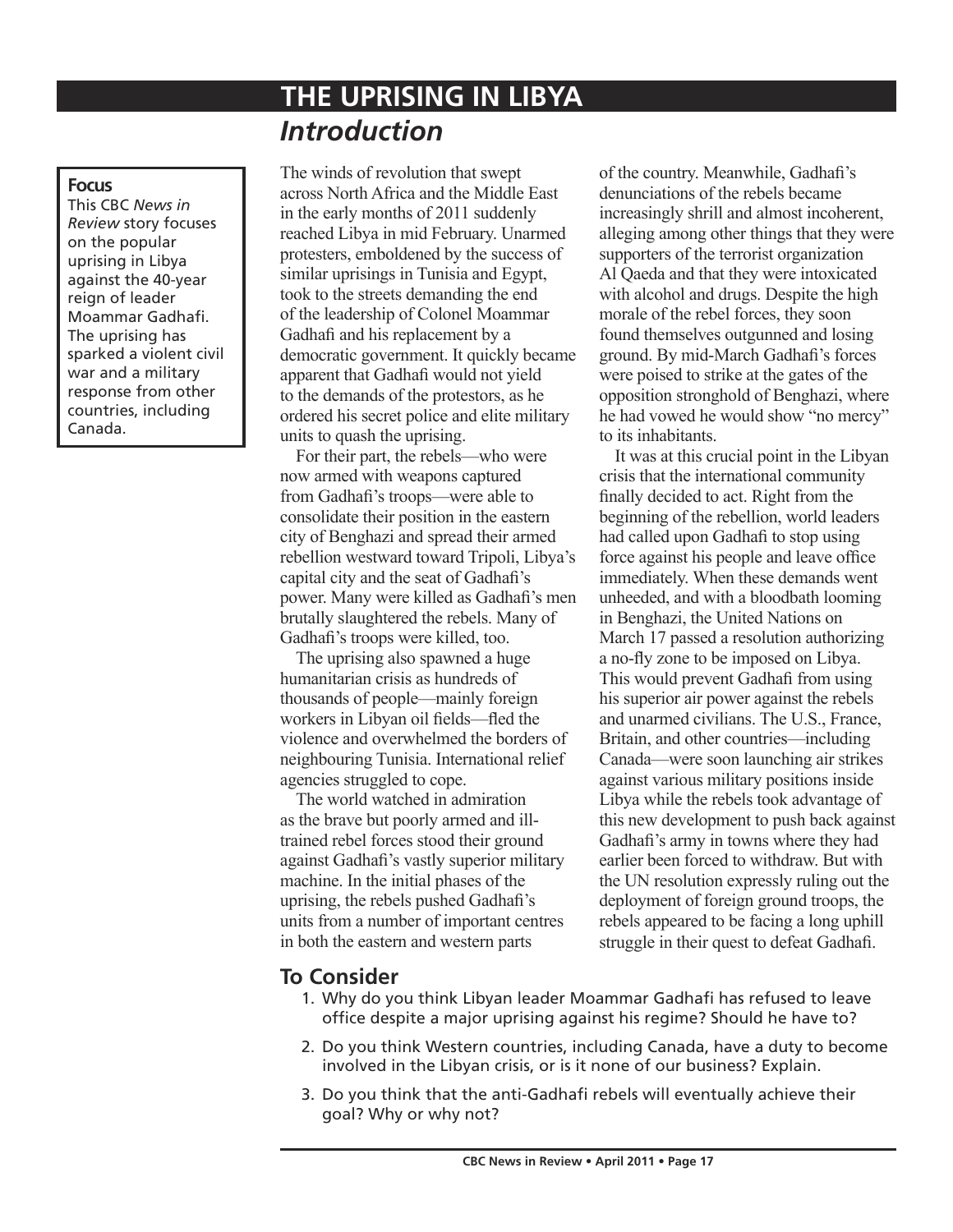# **THE UPRISING IN LIBYA** *Video Review*

# **Pre-viewing Questions**

With a partner or in a small group, discuss and respond to the following questions.

- 1. How much do you know about Libya and the fighting that was occurring in early 2011?
- 2. Why do you think the uprising in Libya has become an international crisis involving a number of countries, including Canada?
- 3. Do you think that the Canadian government is right to be participating in the international coalition involved in the fighting in Libya? Why or why not?

# **Viewing Questions**

As you watch the video, respond to the questions in the spaces provided.

- 1. What are Libya's two most important natural resources?
- 2. When did Gadhafi come to power in Libya?
- 3. What actions did Gadhafi take in the 1970s and 80s to anger Western countries such as the United States?
- 4. What happened in Libya in February 2011? How did Gadhafi respond to this?
- 5. What warning did Gadhafi's son give to the rebels fighting against the regime?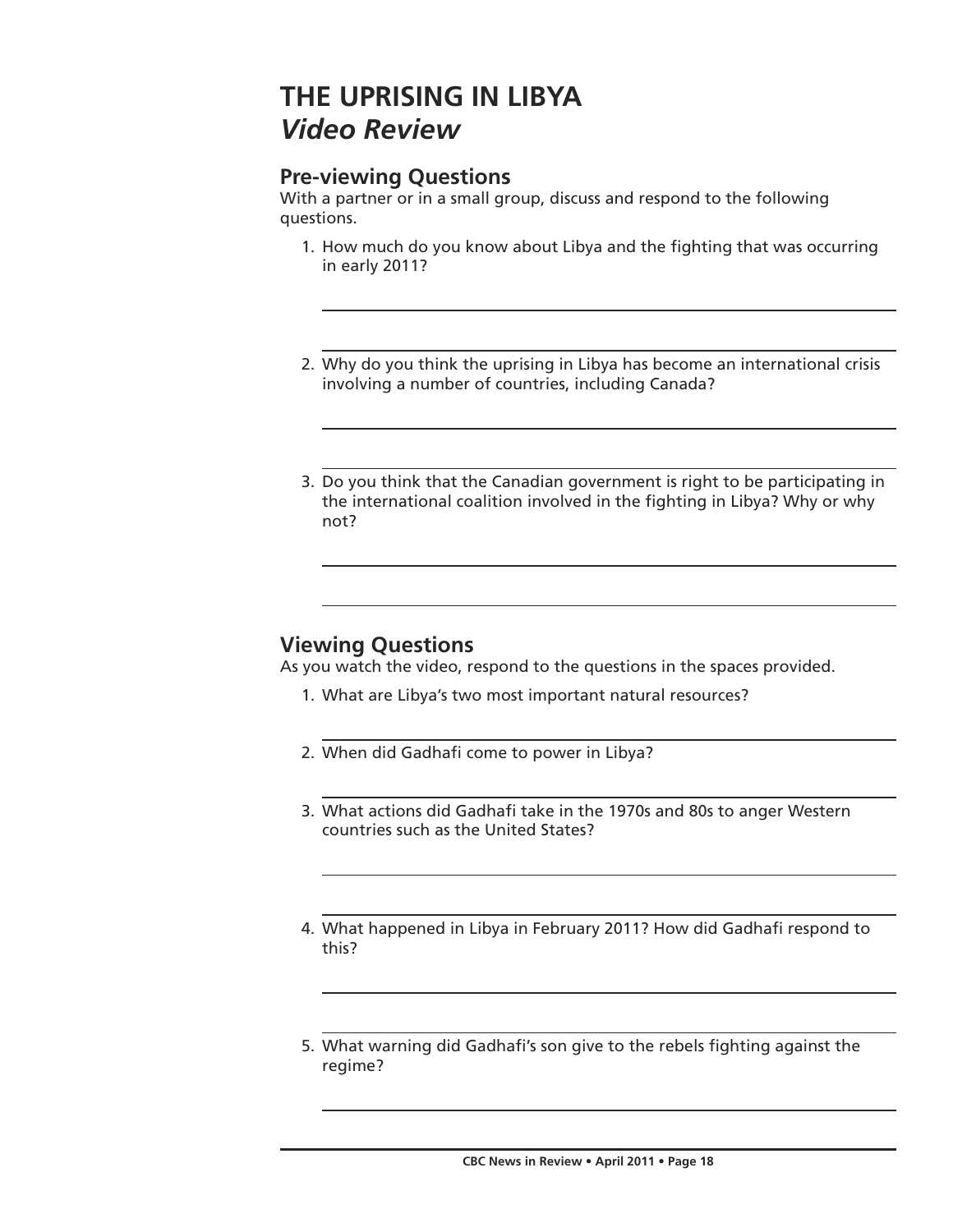- 6. How have Libya's oil exports been impacted by the fighting?
- 7. What action did the United Nations authorize regarding Libya on March 17, 2011? Why did it take this step?
- 8. What was the impact of the first air strikes against Gadhafi's forces?
- 9. What accusations has Gadhafi made against the countries participating in the military actions against his regime?
- 10. What military assets has Canada contributed to the fighting in Libya? What has been their role in the operation so far?
- 11. What questions have been raised in Parliament regarding Canada's participation in military operations in Libya?
- 12. What questions about the scope and ultimate goal of the military operations in Libya have been raised in the U.S. and other countries?
- 13. What options may be available to Gadhafi as he faces such strong international efforts to assist the Libyan pro-democracy rebels in driving him from power?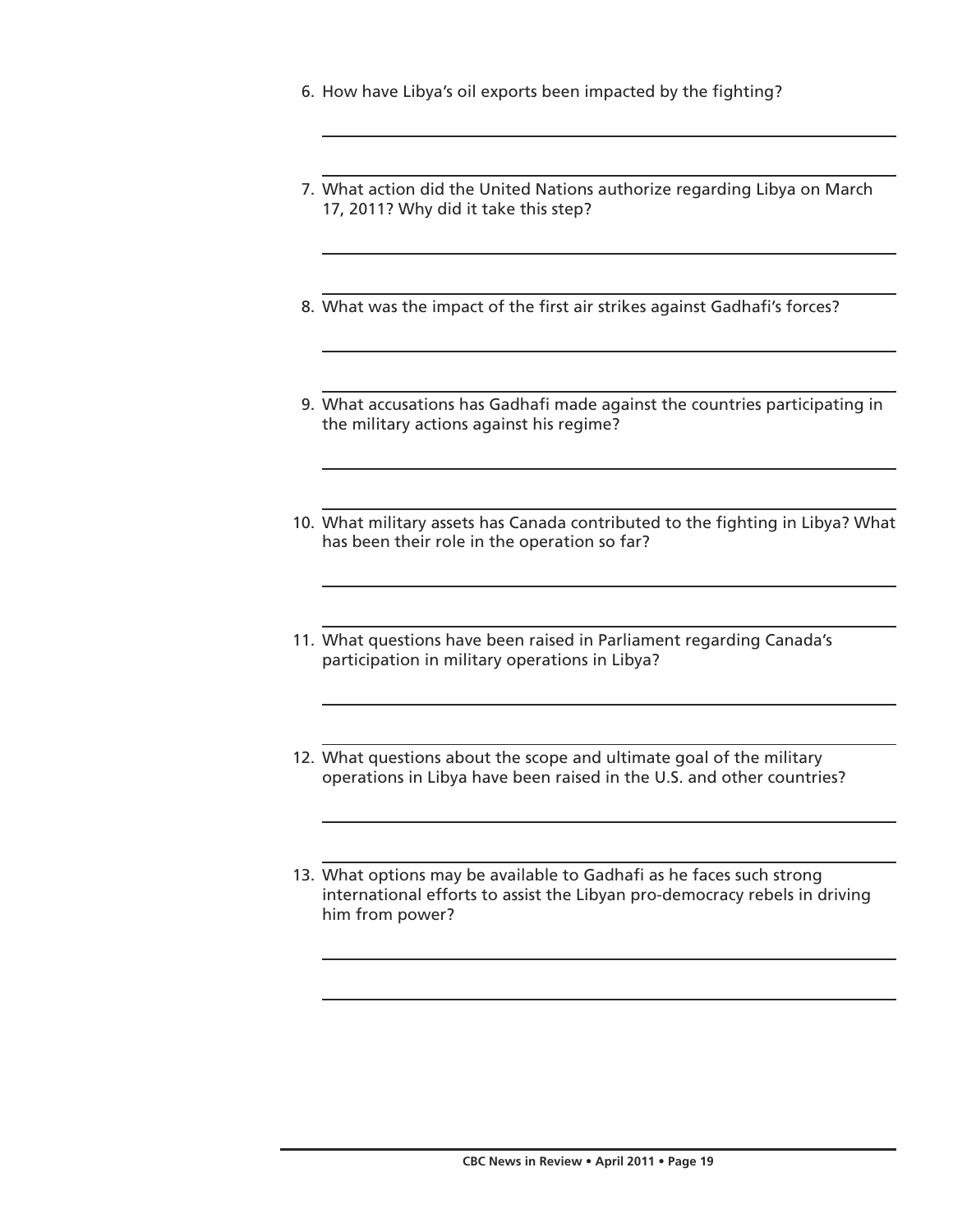# **Post-viewing Questions**

- 1. Now that you have watched the video, revisit your responses to the Previewing Questions. How has watching the video helped you to respond to the questions in greater depth?
- 2. Why do you think Libyan leader Moammar Gadhafi is so determined to hang on to power?
- 3. Do you think the United Nations was right to authorize a no-fly zone over Libya to help protect civilians from attacks by Gadhafi's troops? Why or why not?
- 4. Do you think that Canada should be participating in the military operations in Libya? Why or why not?
- 5. What do you think the future holds for Libya?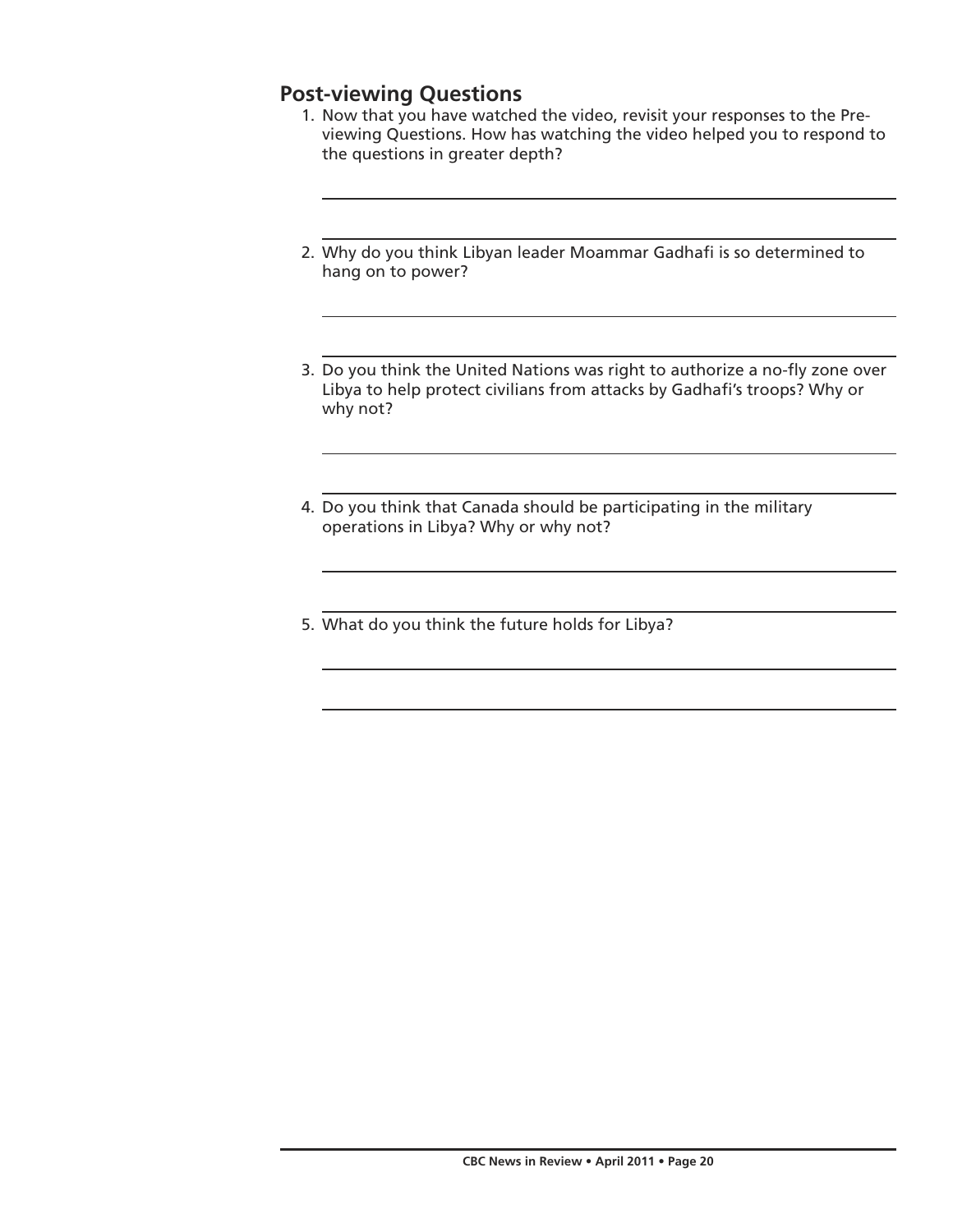# **THE UPRISING IN LIBYA** *The Battle for Libya*

# **Focus for Reading**

As you read this section, focus on the developments that transformed an internal uprising against the Libyan regime of Moammar Gadhafi into a fullscale international crisis. Highlight some of the events that you think were crucial in this process.

### **Background to a Revolution**

The uprising against the entrenched 41 year-old leadership of Libyan dictator Moammar Gadhafi, which broke out in the eastern city of Benghazi on February 17, 2011, caught that North African country and much of the world by surprise. Although similar protests demanding democratic reform had successfully toppled autocratic leaders in neighbouring Tunisia and Egypt, few observers inside or outside Libya believed that Gadhafi's regime faced a similar threat. This was because, unlike those other rulers, Gadhafi was known to be a tyrant, and delusional about the support of his people. Moreover, his internal state security forces, in operation since shortly after he seized power in 1969, had imposed a virtual reign of terror inside Libya, cracking down harshly on any opposition and reducing most of its citizens to a passive state of submission to Gadhafi's rule.

Ordinary Libyans were denied access to reliable information about the dramatic events taking place on their borders. This was because the state television network was controlled by Ghadafi, and because other Arabiclanguage news outlets were heavily censored. In addition, few foreign journalists were permitted to file reports from inside Libya. Social media outlets like Facebook and Twitter were also severely restricted. And unlike their fellow activists in Tunisia and Egypt, Libyans did not have the same degree of Internet and e-mail access.

Nonetheless, the successful prodemocracy revolutions in Tunisia and Egypt were unquestionably an inspiration for the protesters who defied Gadhafi's security forces during the early days of the uprising. Despite a virtual international news blackout, amateur videos taken from personal cell phones of protesters being shot by Gadhafi loyalists soon made their way onto television screens around the world, provoking a reaction of horror and solidarity with the rebels. Within days, Benghazi was liberated, and the opposition, buoyed by its initial success, began to press westward in the direction of Tripoli, where it was hoped Gadhafi would be driven from power.

# **From Uprising to International Crisis**

Gadhafi and his government were initially caught off-guard by the scope and seriousness of the revolt, leading some to predict that it would all be over in a matter of days. But Gadhafi was able to regroup and began to fire back against any rebels who approached Tripoli and other areas still under his control. He staged numerous television appearances where he ranted against the rebels. He claimed they were misguided young people high on drugs and being used as dupes by outside powers determined to gain access to Libya's oil wealth. These speeches were broadcast live on Libyan state television and included scenes of pro-Gadhafi crowds waving banners and chanting slogans in praise of him.

### **Vocabulary**

Moammar Gadhafi has been called a megalomaniac. This is someone who is totally convinced he or she is in possession of the unconditional love and loyalty of those around him or her.

### **Did you know . . .**

Gadhafi made a number of odd television appearances claiming that the rebels were Islamic fundamentalists being paid by Al Qaeda's Osama bin Laden, and that they would threaten Europe with terrorism and set off a flood of illegal immigrants from Africa.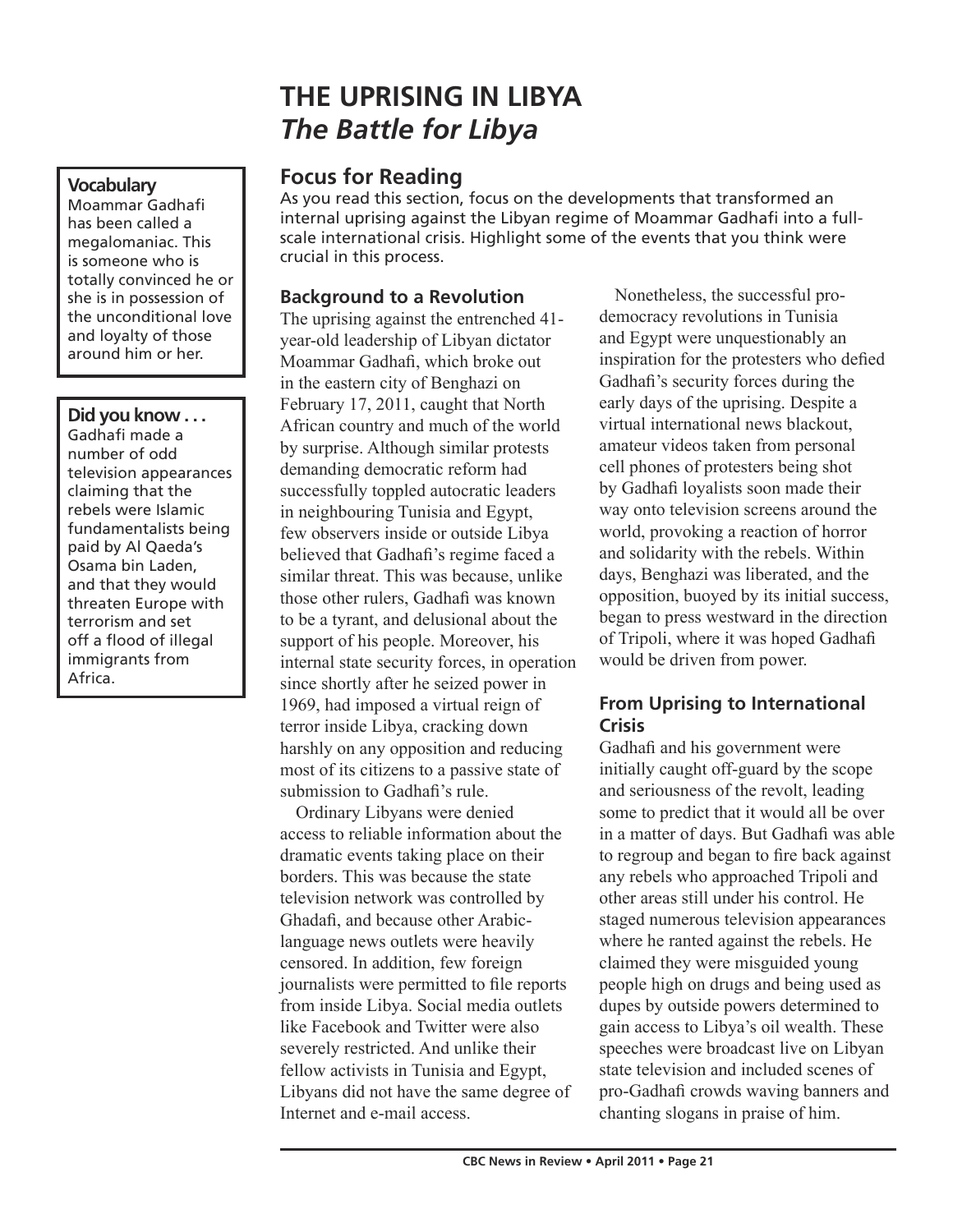#### **Did you know . . .** The Arab world grew increasingly hostile to the U.S. after that country invaded Iraq in 2003.

#### **Vocabulary**

The code name for the coalition's military operations in Libya was Operation Odyssey. An odyssey is a long, eventful journey.

By early March, the rebel forces' initial advances were stalled, as their ill-trained and out-gunned fighters proved to be no match for Gadhafi's professional army and paramilitary units. Coastal towns lying between Benghazi and Tripoli—which are home to Libya's economically vital oil production—were retaken after heavy aerial bombardments and relentless shelling of rebel positions. Calls from U.S. President Barack Obama and other Western leaders for Gadhafi to halt his attacks on his own people and leave office proved futile, while the increasingly desperate rebels appealed to the international community to assist them.

For their part, the United States and European nations were reluctant to act, fearing that any Western military intervention in Libya would be viewed unfavourably in the Arab world. But when Gadhafi publicly boasted on March 16, 2011, that his advancing troops on Benghazi would go "house to house" showing "no mercy" to those who had supported the rebellion, world leaders finally determined that the time to act had come.

### **The United Nations Takes Action**

On March 17, the UN Security Council met in emergency session and passed a "no-fly" resolution to take effect immediately over the skies of Libya. This meant that France, Great Britain, the United States, Canada, and some Arab states such as Qatar would be authorized to use their air power to disable Libya's anti-aircraft and communications systems and bomb Gadhafi's military installations and troop positions on the ground.

The purpose of this action was to defend Libyan civilians and prevent a looming humanitarian catastrophe. The UN said that the measure would not signify direct foreign military

intervention on behalf of the rebels in a developing civil war in Libya, nor was it meant to result in Gadhafi's overthrow. No foreign troops were to be dispatched to Libya. Nonetheless, by most accounts the UN's decision was clearly aimed to assist the rebels and defeat Gadhafi.

### **Backlash**

The coalition of nations that assumed responsibility for enforcing the UN's "no-fly" resolution over Libya was a broad one, including Western powers and some Arab and African states. It had the backing not only of the UN and the European Union, but also of the African Union and the Arab League. All seemed united in their determination to prevent a humanitarian disaster from unfolding inside Libya. But within days of the onset of air strikes against Gadhafi's forces, some strains in the alliance began to emerge.

There were alarms raised in Arab capitals that the bombardment of military targets in Tripoli and other places might result in unintended civilian deaths. In addition, some congressional and military leaders in the United States were questioning the basis on which Obama's decision to use military force against Gadhafi had been formulated. Was it wise, for example, for the U.S. to assume the leading role in an attack against an Arabic-speaking Muslim country after its unpleasant experience in Iraq? What was the ultimate goal of the campaign, and how would military and political leaders know when it had been achieved? What was the exit strategy for coalition forces operating against Libya, and how could a long, drawn-out military involvement be avoided?

Within a week of the imposition of the no-fly zone, the military situation on the ground had shifted dramatically in favour of the rebels. Secure of their position in Benghazi, opposition forces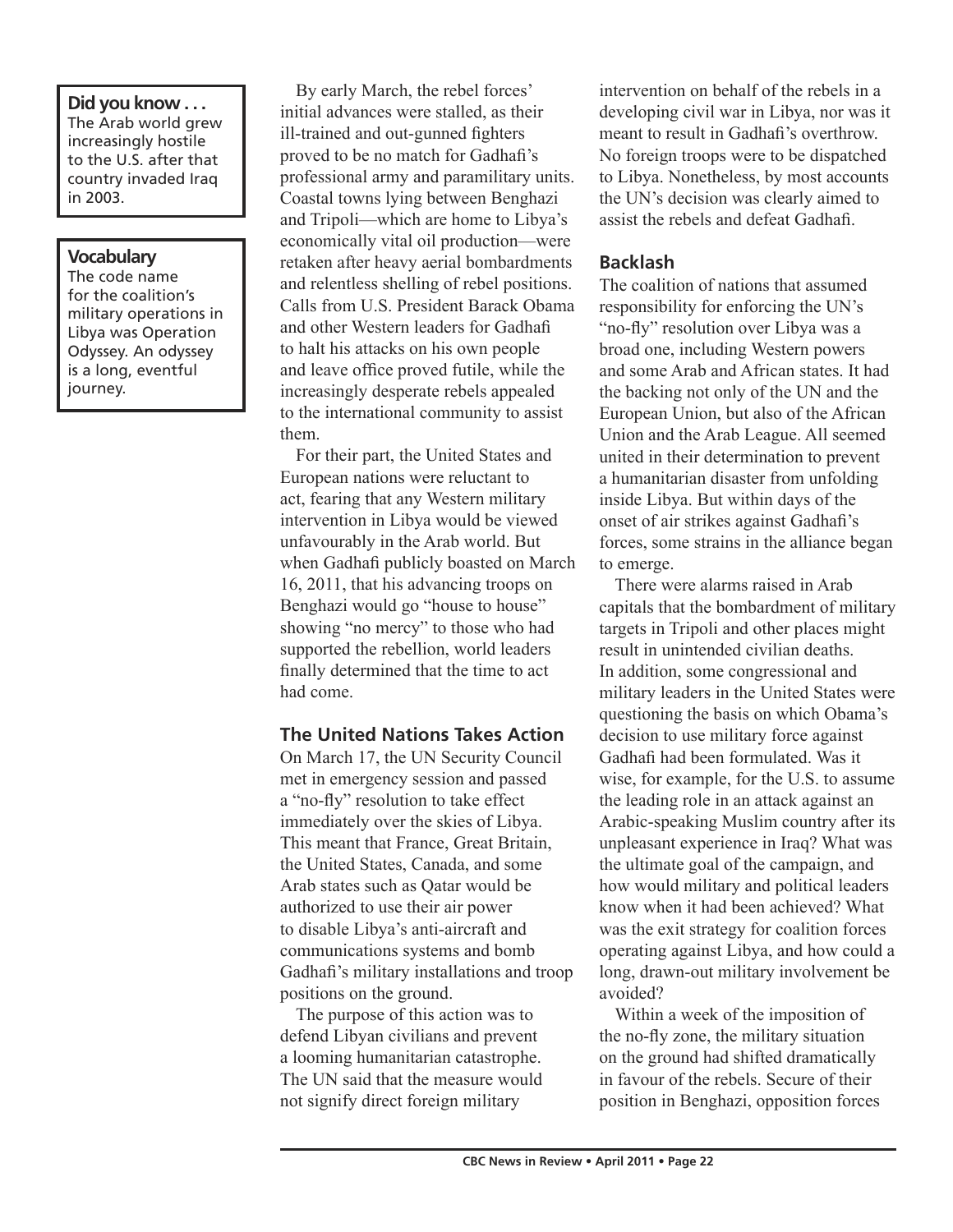were beginning to make real progress westward toward Tripoli. It was believed that operatives from the U.S.'s CIA and Britain's Special Forces were at work training the rebels in the use of sophisticated weaponry and military tactics. But by late March the situation on the ground remained fluid, with Gadhafi's forces proving that they were still willing and able to put up stiff resistance, stalling the rebels' advance.

At the beginning of April it was

### **Follow-up**

unclear how long Gadhafi could remain in power, defying the military might of the most powerful countries in the world and an increasingly confident and well-armed opposition. But many had made the mistake of underestimating the ruthlessness and cunning of this leader and the staying power of his regime. For this reason, few were willing to predict a transition to a new, post-Gadhafi era of democracy, stability, and peace in Libya anytime in the near future.

- 1. With a partner or in a small group, compare your responses to the Focus for Reading at the beginning of this section. What do you think were the key events and developments that transformed the uprising in Libya into an international crisis?
- 2. a) With a partner or in a small group, prepare a scenario of events that you think will follow from the current situation in Libya. Do you think the actions of the Libyan opposition and the international coalition will finally result in the overthrow of Gadhafi? Why or why not?

 b) If he is driven from power, what might the future of Libya look like? If he remains, what might Libya look like?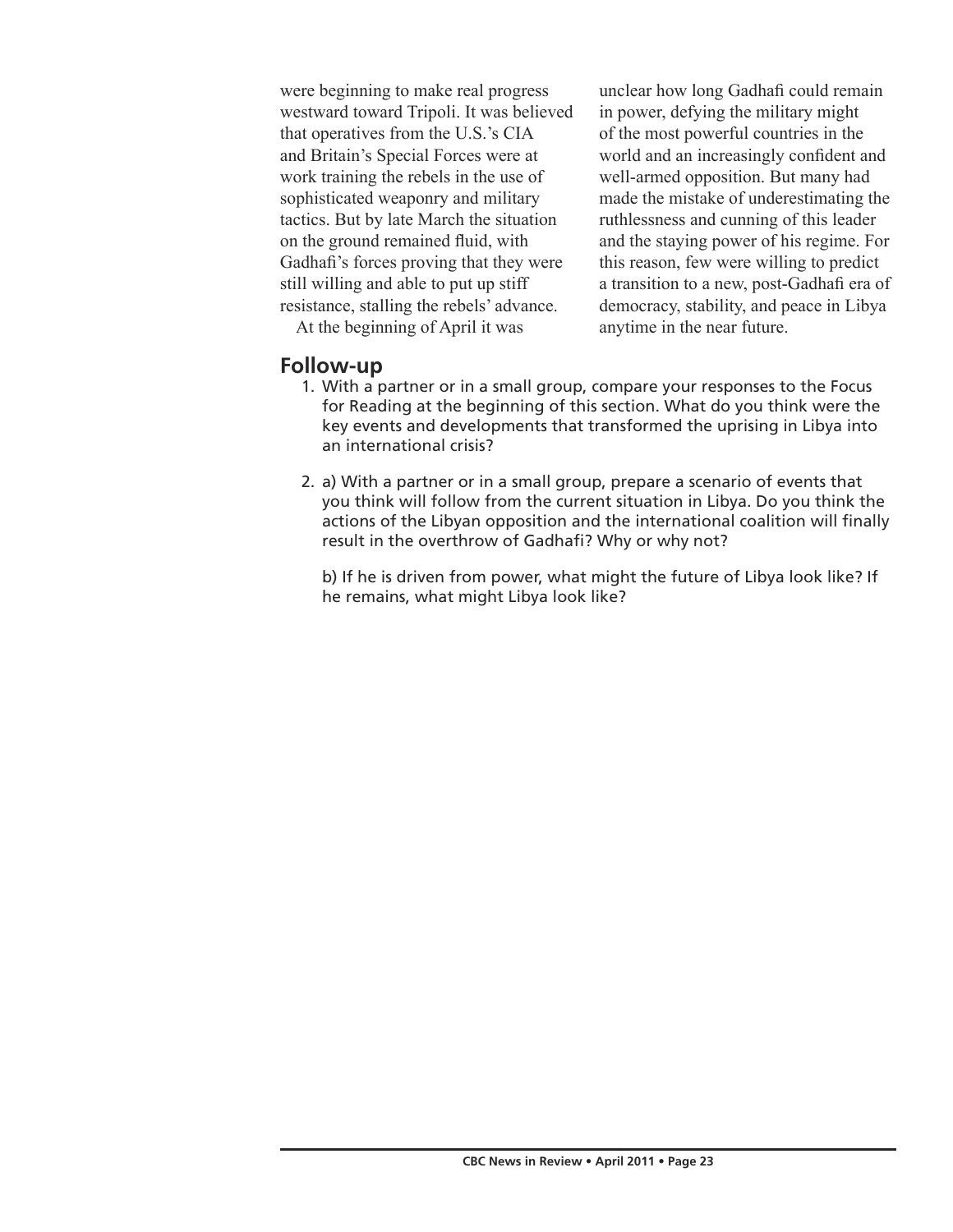# **THE UPRISING IN LIBYA** *Spotlight on Gadhafi*

# **Focus for Reading**

As you read this section, consider the following question: Assuming that the armed rebellion against Gadhafi, aided by NATO air power, is ultimately successful in toppling his regime, what do you think his legacy will be for Libya and the world as a whole?

### **From the Desert to Power**

Ever since Libyan leader Moammar Gadhafi seized power in a bloodless coup on September 1, 1969, at the young of age of 27, he has fascinated and rattled the world with his bizarre, unpredictable, and sometimes violent actions. Gadhafi was born into a poor family of nomadic Bedouin camel herders. As a teenager, he was inspired by Egyptian leader Gamal Abdel Nasser's resistance to Britain, France, and Israel during the Suez Crisis of 1956 and became a strong advocate of pan-Arab nationalism. After rising to the rank of captain in the Libyan air force and attending a military training school in Greece, he returned to Libya and assumed a leading role in the plot to overthrow the monarchy. After the coup, he quickly installed himself as "Brother Leader" and "Guide of the Revolution," but never assumed any official government position. However, he did bestow on himself a military promotion to the rank of colonel.

Under Gadhafi, Libya's vast oil reserves were nationalized and the profits used to benefit Libya's people. In the early years of Gadhafi's revolution, the government spent large sums on improving the health care, education, and living standards of average Libyans. As a self-styled socialist revolutionary, Gadhafi also quickly allied Libya with other countries that opposed U.S. and Western foreign policies in Africa, Asia, the Middle East, and Latin America.

But Gadhafi did not stop at verbal denunciations of what he called "American imperialism." His regime secretly channeled funds and weapons to a number of violent revolutionary organizations worldwide, including the Palestine Liberation Organization (PLO), the Irish Republican Army (IRA), Peru's Shining Path guerrillas, and even terrorist groups such as Germany's Red Army Faction. He also permitted some of them to use Libya as a base of operations and for training camps.

Although he claimed to place all decision-making power in the hands of the people, it was clear that the real power lay firmly with Gadhafi himself, his family, and a few favoured cronies. No opposition parties were allowed to organize, press freedom was nonexistent, and even the slightest criticism of Gadhafi or his regime could land one in a torture chamber, jail, or cemetery.

## **International Terrorist**

In 1985, after a series of terrorist attacks on Westerners were linked to Ghadafi, U.S. President Ronald Reagan publicly labelled Gadhafi a "mad dog." Reagan then authorized an air strike against Tripoli and Benghazi, in which 101 people, including Gadhafi's adopted daughter, lost their lives. Gadhafi himself, the ostensible target of the U.S. bombs, survived the attack and vowed he would take revenge.

Three years later, he made good on this threat, with perhaps his most evil deed: the bombing of Pan-American Airlines flight 103 over Lockerbie, Scotland, on December 21, 1988. All 259 passengers on board were killed, along with 11 people on the ground. Despite its denials, Libya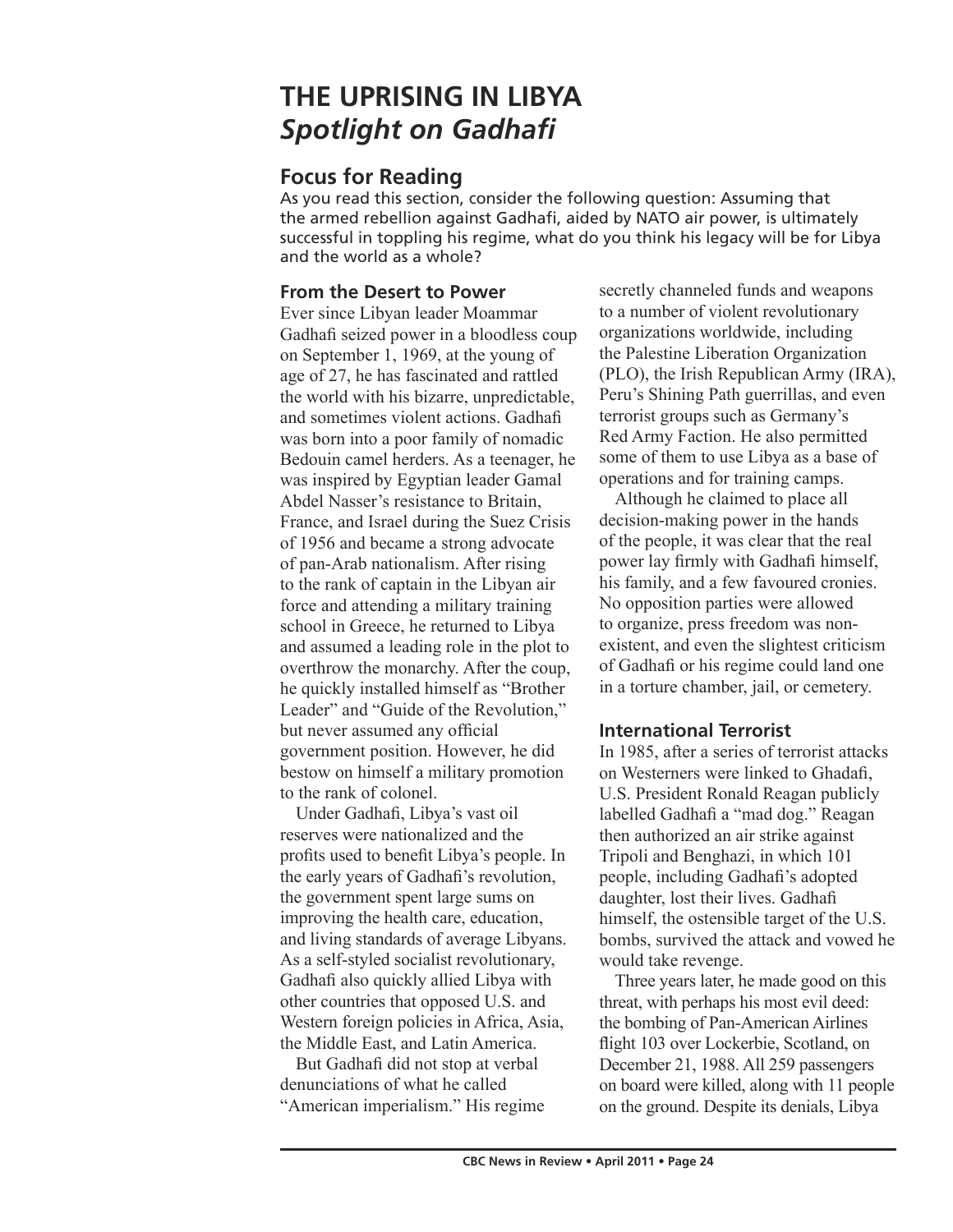was held responsible, and in 1992 the UN imposed trade sanctions against the country, demanding that Gadhafi turn over two Libyan secret agents who allegedly planned the bombing.

### **Western Ally**

The events of September 11, 2001, and the subsequent U.S. invasion of Iraq in 2003 caused Gadhafi great alarm and led to a radical policy shift. Realizing that his regime was considered part of U.S. President George W. Bush's "axis of evil" and a potential target, Gadhafi took measures to improve his relations with the United States, Britain, and other Western countries. He handed over the suspects in the Lockerbie bombing to an international court of justice and agreed to pay USD\$2.7-billion in compensation to the families of the victims. In return, the UN lifted its sanctions against Libya.

Gadhafi went even further by announcing that Libya was destroying its weapons of mass destruction and offered to assist the U.S. and other Western countries in the "war on terrorism." His rapid about-face soon attracted the favourable attention of Western leaders such as Britain's Prime Minister Tony Blair, who paid a state visit to Libya in 2004, the first of any British leader since 1943. Soon after, the U.S. also decided to resume trade and diplomatic relations with Libya, with Secretary of State Condoleezza Rice meeting Gadhafi in 2008 and stating that "a new page" had been turned in her nation's relationship with him.

## **The "Desert Fox" Fights to Survive**

Gadhafi's new opening to the West was a master stroke for his regime and its

standing in the international community and earned him the grudging respect of many observers. His wiliness and ability to change his policies in a chameleonlike fashion earned him the nickname "Desert Fox." Both Gadhafi and the West had much to gain from their new friendship. The Libyan leader was now free of any worries that he might be the target of armed efforts to promote regime change, such as had befallen his fellow dictator Iraq's Saddam Hussein, in 2003. The Libyan economy revived as a result of increased trade and oil exports to the West. For their part, Washington and London were able to champion Gadhafi's radical change of heart as proof that their carrot-and-stick policy in dealing with rogue states was successful, while their intelligence agencies eagerly devoured the lists of alleged international terrorists handed over to them by Gadhafi's security henchman and foreign minister, Moussa Koussa. However, they failed to notice that most of the names on the list were those of anti-Gadhafi activists operating inside Libya or abroad, not Al Qaeda operatives.

The unexpected uprising against Gadhafi that broke out in February 2011 and quickly spread throughout Libya was a dramatic demonstration of the unpopularity of his regime. But his determination to hold on to power by violently suppressing the revolt, and his wild claims that he was the victim of an international conspiracy and continued to enjoy the support of most Libyans were also clear indications that while the "Desert Fox" might have a tenuous grasp of reality, he was determined to go down fighting no matter how many of his people he took with him.

# **Follow-up**

What nickname do you think best applies to Gadhafi: "mad dog" or "Desert Fox"? Or do you think some elements of both are appropriate? Explain your choice.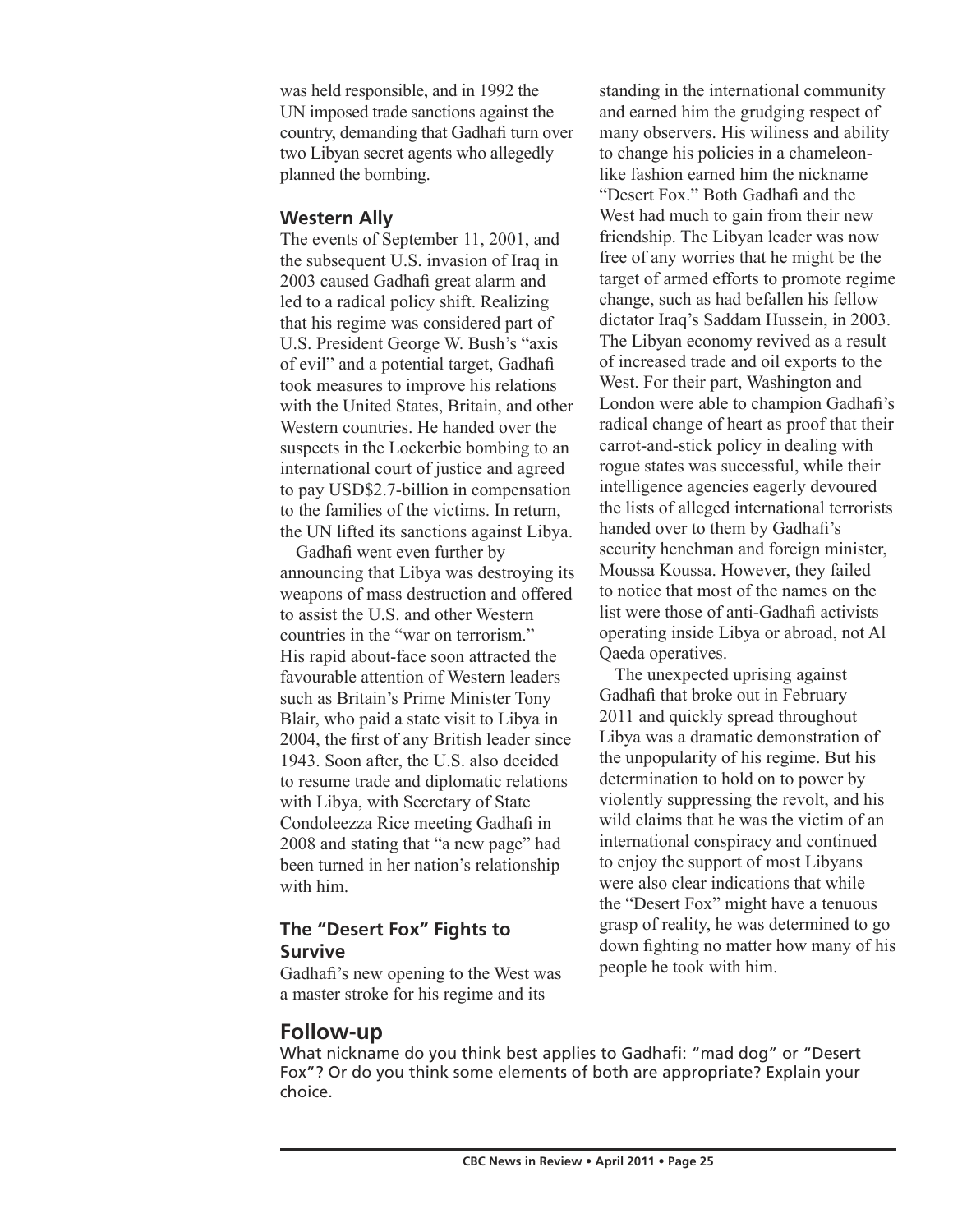# **THE UPRISING IN LIBYA** *Libya: A Profile*

# **Focus for Reading**

In your notebook create an organizer like the one below. As you read the following information on Libya, record key points in your organizer. You should be able to enter at least two or three points in each section of your chart. You will be using this information in the activities that follow the text material.

#### **Key Facts**

•

•

• Libya is located in North Africa. It is a large country in land area, but sparsely populated.

• It possesses significant reserves of high-quality oil.

**Early History**

**Contemporary History and Current Situation**

### **Key Facts**

area to eliminate the **Key Facts Early History**<br>
Libya is a vast but sparsely populated Libya has a long country in North Africa bordering the Mediterranean Sea on the north, Egypt on the west, Tunisia and Algeria on the east, and Chad and Niger on the south. Its total land area is  $1.77$  million  $\text{km}^2$ , making it the fourth-largest country in Africa. However, its population is only 6.5 million and is mainly concentrated along the northern coast. The two largest cities are Benghazi in the east, and Tripoli, the capital, in the west.

> Most Libyans are a mixture of Arab and indigenous North African Berber and Tuareg peoples, sometimes known as the "Blue Men" of Africa because of the light blue robes they favour. Arabic is the official language, and most Libyans belong to the Sunni branch of the Islamic faith. Libya is the only African country besides Algeria and Nigeria that possesses large reserves of oil and natural gas. The oil is of very high quality, requiring little refining, and is mainly exported to European countries such as Italy.

Libya has a long history, beginning with the establishment of colonies by the Phoenicians, a sea-faring people who came from Lebanon in the  $7<sup>th</sup>$  century BCE. Their settlements were called Tripolitania, and were concentrated in the western part of the country. During the  $6<sup>th</sup>$  century BCE, Libya was conquered by Carthage, a powerful state based in what is now Tunisia, and by the fourth century BCE the Greeks were settling in the eastern areas, which they called Cyrenaica. Rome assumed control in 74 BCE under the great general Pompey, and Libya became a major supplier of agricultural products such as oil and grain to Rome and its empire.

The magnificent Roman ruins at Leptis Magna, located on the seacoast east of Tripoli, are a major archaeological site. Along with the country's beautiful beaches, such attractions could form the basis for a thriving tourist industry in Libya, but to date have not been successfully developed or promoted. In 643 CE, Libya was conquered and made

per cent of the world's total petroleum supplies. **Did you know . . .**

**Did you know . . .** Libya controls approximately four

During the early decades of the 19th century, pirates operated out of Tripoli. U.S. President Thomas Jefferson sent the U.S. Navy to the area to eliminate the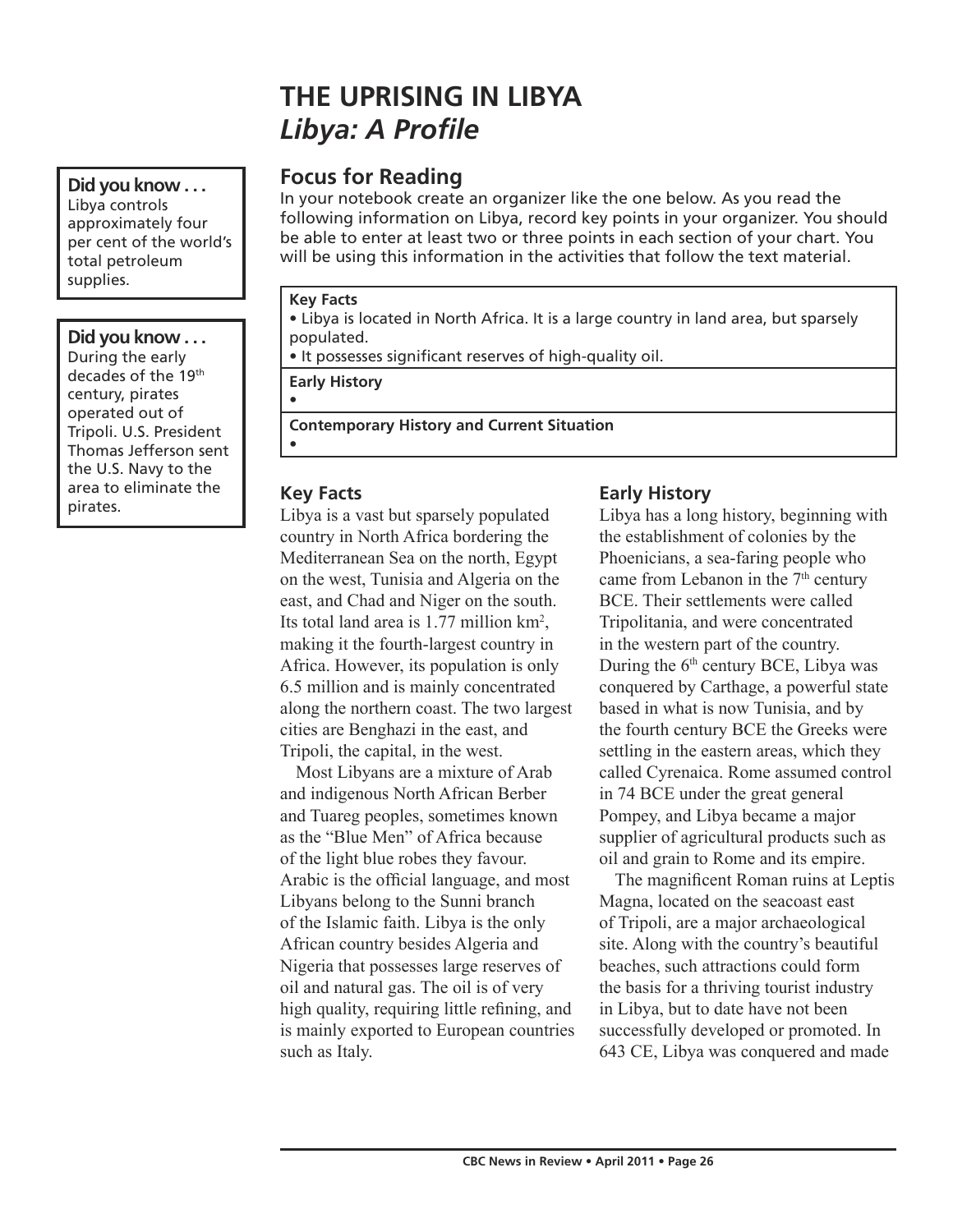part of the rapidly expanding Islamic empire that began in Arabia following the death of the Prophet Mohammed. Roughly a millennium later, Libya fell under the rule of the Ottoman Empire, based in Istanbul.

### **Contemporary History**

During the Second World War, Libya became a central theatre of conflict. Allied troops fought against Italian and German troops commanded by Field Marshall Erwin Rommel, who was nicknamed "The Desert Fox." After their victory at Tobruk in eastern Libya, the Allies liberated the country, dividing it into two parts, under British and French control. In 1951, Libya finally gained its independence, and a few years later granted control of its newly discovered petroleum reserves to American and

British oil companies. In 1961, a pipeline linking the interior oil fields to the Mediterranean was opened, making exports to Europe possible.

As a result of its oil wealth and the economic reform policies introduced in the first years of Moammar Gadhafi's regime in the 1970s, Libya became one of the most developed countries in Africa. Its life expectancy and infant mortality rates, along with GNP per capita and educational indexes compare favourably with a number of developed countries—and far exceed those of most of its African neighbours. But despite their relative prosperity, many Libyans resented the repression and lack of personal freedom they experienced under Gadhafi's rule and were quick to join the uprising against him that broke out in Benghazi in February 2011.

# **Analysis**

- 1. With a partner or in a small group, compare the information in your summary chart. Help each other to complete any missing information.
- 2. Based on the information on Libya's history in this section, what do you think has been the impact of foreign invasion and occupation of this country over the centuries?
- 3. Why have some Libyans been unhappy during Gadhafi's rule, given that they have a higher standard of living than other African citizens?